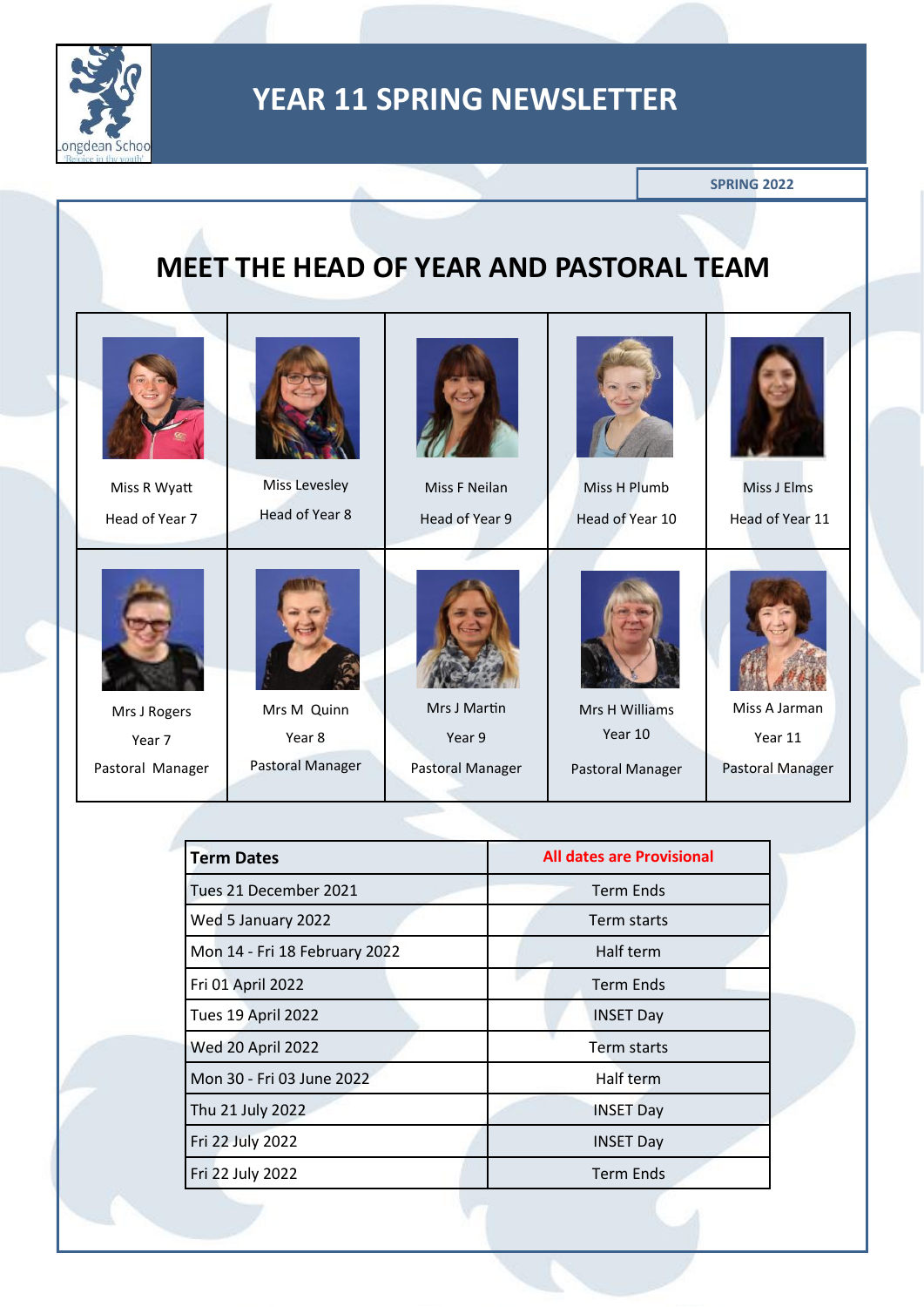

**SPRING 2022**

# **MEET THE FORM TUTOR TEAM**









11DV1

Mr Swindell

11DV2 Miss Pennington

11F1 Mrs Read

11F2 Ms Passmore



11G1 Mrs S Doyle



11G2 Mr Vivian



11P1 Mr Nair



11P2

Mrs Keet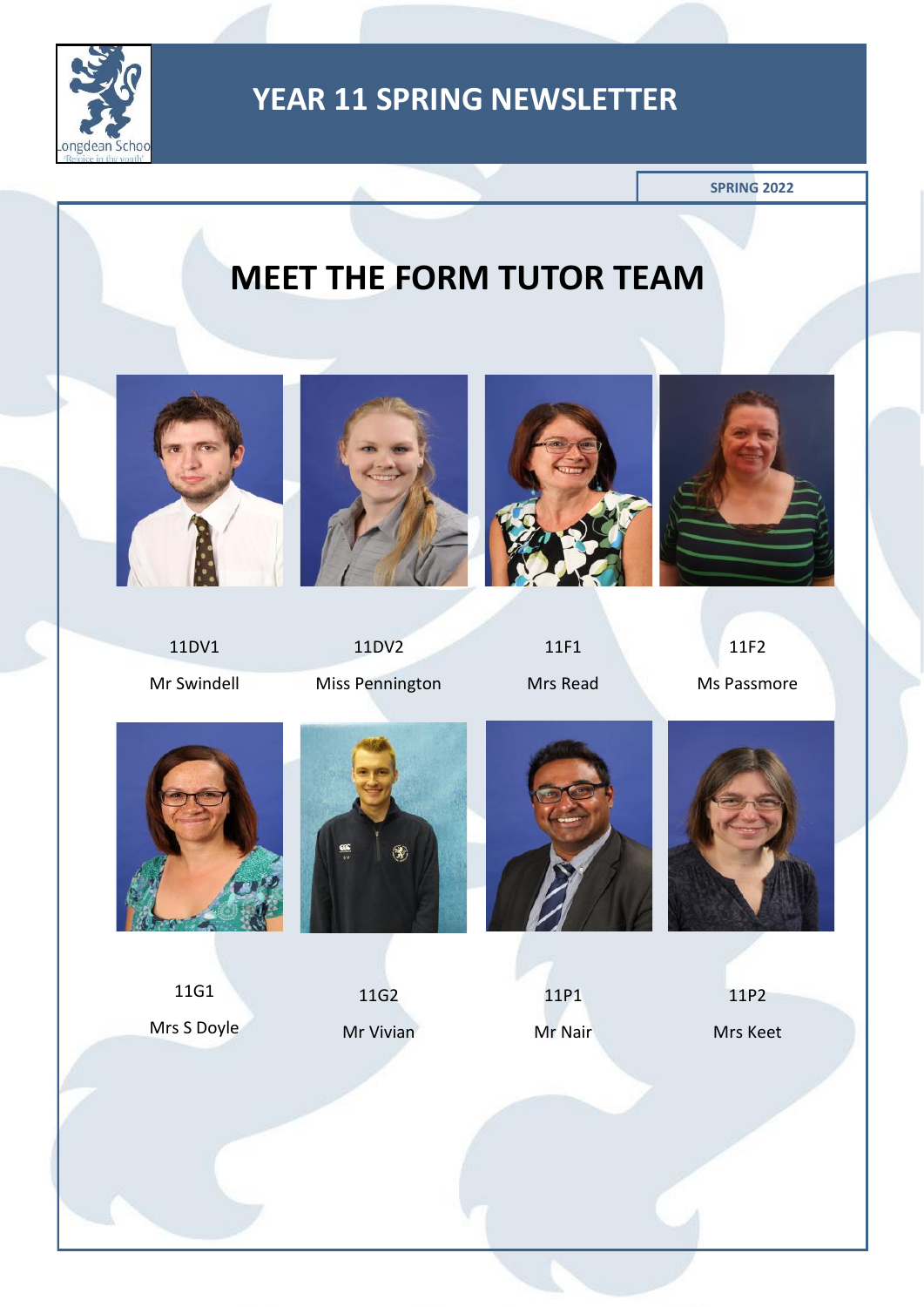

| <b>MATHS</b>     | Filling the gaps, consolidation                                                                                                                                                                                                                                                                                                                                                                                                                                                                                                                                                                                                                                                                                                                                                                           |
|------------------|-----------------------------------------------------------------------------------------------------------------------------------------------------------------------------------------------------------------------------------------------------------------------------------------------------------------------------------------------------------------------------------------------------------------------------------------------------------------------------------------------------------------------------------------------------------------------------------------------------------------------------------------------------------------------------------------------------------------------------------------------------------------------------------------------------------|
|                  | Exam practice                                                                                                                                                                                                                                                                                                                                                                                                                                                                                                                                                                                                                                                                                                                                                                                             |
|                  | Skills check                                                                                                                                                                                                                                                                                                                                                                                                                                                                                                                                                                                                                                                                                                                                                                                              |
|                  |                                                                                                                                                                                                                                                                                                                                                                                                                                                                                                                                                                                                                                                                                                                                                                                                           |
| <b>ENGLISH</b>   | Year 11 will spend the Spring term revisiting the set texts for the GCSE English Literature exam: A<br>Christmas Carol and An Inspector Calls.                                                                                                                                                                                                                                                                                                                                                                                                                                                                                                                                                                                                                                                            |
|                  | Students will become adept at analysing the language, form and structure used by writers to create<br>meanings and effect and will also have a greater understanding of the relationships between texts<br>and the contexts in which they were written. They will spend some time practising exam techniques<br>and writing under timed conditions, ensuring that they have the necessary resilience in their writing<br>to be successful in their exams. Year 11 students will also have frequent English Language papers to<br>complete under timed conditions to ensure that both disciplines in English are covered and regular<br>feedback is provided to students during these unprecedented times. Students will be encouraged<br>to attend English Hub on Thursdays at the end of the school day. |
|                  | GCSE Option: Students will continue with coursework until February half term with Mrs Rudling.<br>Miss Doyle is continuing with the Teen genre: moving onto Ferris Bueller's Day Off. Mrs Read is<br>continuing through Paper Two: moving onto District 9 (Blomkamp, 2009)                                                                                                                                                                                                                                                                                                                                                                                                                                                                                                                                |
|                  |                                                                                                                                                                                                                                                                                                                                                                                                                                                                                                                                                                                                                                                                                                                                                                                                           |
|                  |                                                                                                                                                                                                                                                                                                                                                                                                                                                                                                                                                                                                                                                                                                                                                                                                           |
| <b>SCIENCE</b>   | Please use the link below to see curriculum information:                                                                                                                                                                                                                                                                                                                                                                                                                                                                                                                                                                                                                                                                                                                                                  |
|                  |                                                                                                                                                                                                                                                                                                                                                                                                                                                                                                                                                                                                                                                                                                                                                                                                           |
|                  | Year 11 Science curriculum                                                                                                                                                                                                                                                                                                                                                                                                                                                                                                                                                                                                                                                                                                                                                                                |
|                  |                                                                                                                                                                                                                                                                                                                                                                                                                                                                                                                                                                                                                                                                                                                                                                                                           |
|                  |                                                                                                                                                                                                                                                                                                                                                                                                                                                                                                                                                                                                                                                                                                                                                                                                           |
|                  |                                                                                                                                                                                                                                                                                                                                                                                                                                                                                                                                                                                                                                                                                                                                                                                                           |
|                  |                                                                                                                                                                                                                                                                                                                                                                                                                                                                                                                                                                                                                                                                                                                                                                                                           |
|                  |                                                                                                                                                                                                                                                                                                                                                                                                                                                                                                                                                                                                                                                                                                                                                                                                           |
| <b>GEOGRAPHY</b> | <b>GEOGRAPHY THREE YEAR OPTION</b>                                                                                                                                                                                                                                                                                                                                                                                                                                                                                                                                                                                                                                                                                                                                                                        |
|                  |                                                                                                                                                                                                                                                                                                                                                                                                                                                                                                                                                                                                                                                                                                                                                                                                           |
|                  |                                                                                                                                                                                                                                                                                                                                                                                                                                                                                                                                                                                                                                                                                                                                                                                                           |
|                  | Students are studying the Edexcel A GCSE Geography. Students will finishing the Weather Hazards<br>and Climate Change unit. Students will be going on their second fieldtrips to St Albans. They will<br>investigate the changing land use and environmental quality. They will also complete the Coastal<br>Landscapes and Management unit.                                                                                                                                                                                                                                                                                                                                                                                                                                                              |
|                  | Students have revision guides for each topic they have covered so far, these have a list of questions<br>in the back which can be asked to students.                                                                                                                                                                                                                                                                                                                                                                                                                                                                                                                                                                                                                                                      |
|                  |                                                                                                                                                                                                                                                                                                                                                                                                                                                                                                                                                                                                                                                                                                                                                                                                           |
| <b>GEOGRAPHY</b> | <b>GEOGRAPHY ONE YEAR OPTION</b>                                                                                                                                                                                                                                                                                                                                                                                                                                                                                                                                                                                                                                                                                                                                                                          |
| <b>OPTION</b>    |                                                                                                                                                                                                                                                                                                                                                                                                                                                                                                                                                                                                                                                                                                                                                                                                           |
|                  | Students are studying the Edexcel A GCSE Geography. Students have two geography teachers, so<br>will be covering two units at the same time. Students will be starting their Physical Fieldwork<br>(investigating change in discharge). In physical Geography they will be covering the Weather<br>Hazards and Climate Change and Ecosystems, Biodiversity and Management units. In human<br>Geography they will be covering the Resource and Energy Resource Management unit.                                                                                                                                                                                                                                                                                                                            |
|                  | Students have revision guides for each topic they have covered so far, these have a list of questions<br>in the back which can be asked to students.                                                                                                                                                                                                                                                                                                                                                                                                                                                                                                                                                                                                                                                      |
|                  |                                                                                                                                                                                                                                                                                                                                                                                                                                                                                                                                                                                                                                                                                                                                                                                                           |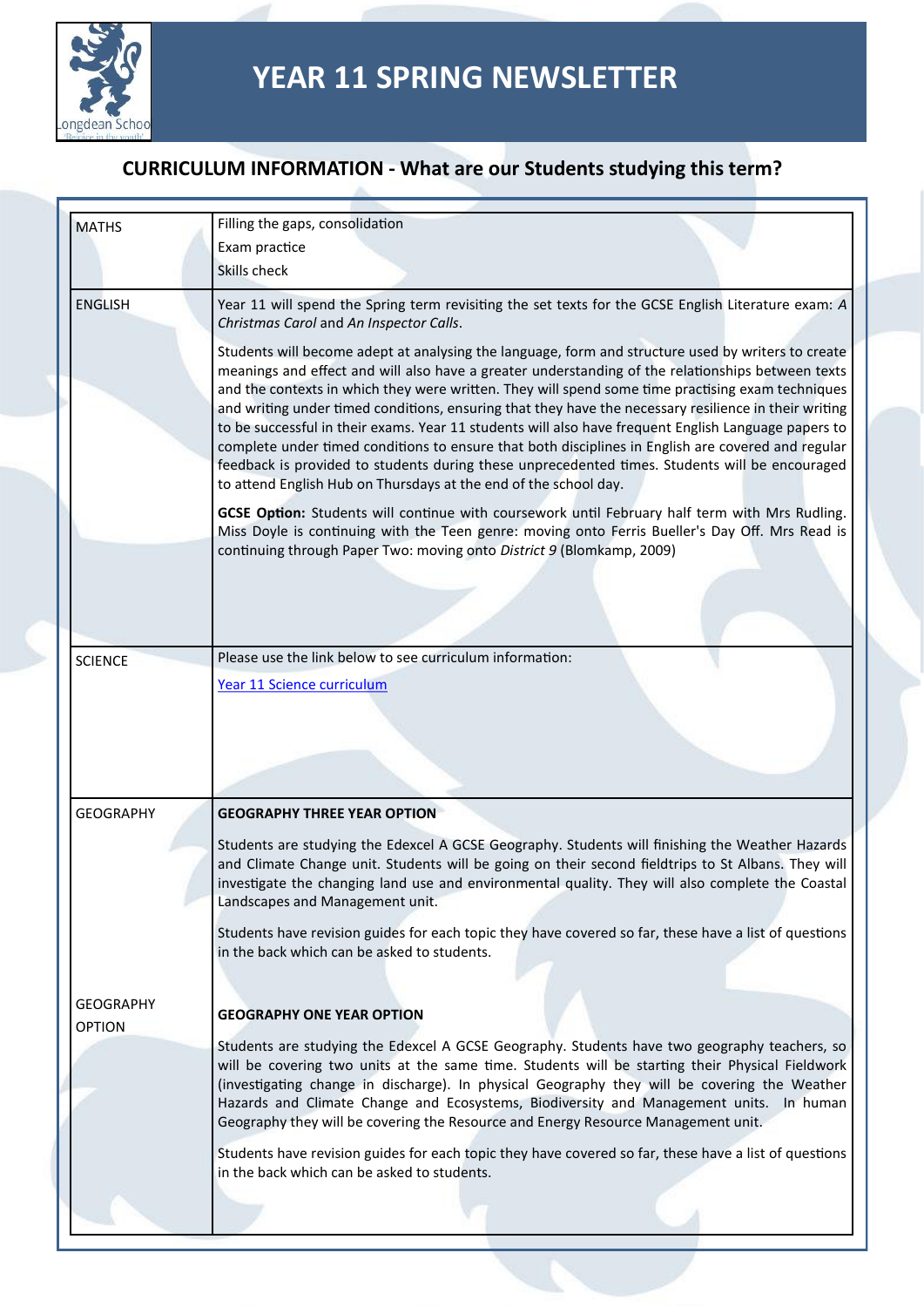

| P.E                                | Year 11 Girls: Table tennis, Fitness, Badminton, Basketball, Handball, Football                                                                                                                                                                                                                                                                                                                                                                          |  |  |
|------------------------------------|----------------------------------------------------------------------------------------------------------------------------------------------------------------------------------------------------------------------------------------------------------------------------------------------------------------------------------------------------------------------------------------------------------------------------------------------------------|--|--|
|                                    | Year 11 Boys: Football, Fitness, Badminton, Table tennis, Handball, Basketball                                                                                                                                                                                                                                                                                                                                                                           |  |  |
|                                    | <b>KS4 Option: CNAT SPORT (OCR)</b>                                                                                                                                                                                                                                                                                                                                                                                                                      |  |  |
|                                    | R052. Developing Sports Skills (coursework)                                                                                                                                                                                                                                                                                                                                                                                                              |  |  |
|                                    | LO1: Be able to use skills, techniques & tactics/strategies/compositional ideas as an individual per-<br>former in a sporting activity                                                                                                                                                                                                                                                                                                                   |  |  |
|                                    | L02: Be able to use skills, techniques & tactics/strategies/compositional ideas as a team performer in<br>a sporting activity                                                                                                                                                                                                                                                                                                                            |  |  |
|                                    | Lo3: Be able to officiate in a sporting activity                                                                                                                                                                                                                                                                                                                                                                                                         |  |  |
|                                    | L04: Be able to apply practice methods to support improvement in a sporting activity                                                                                                                                                                                                                                                                                                                                                                     |  |  |
|                                    | R054. Sport and the media (coursework)                                                                                                                                                                                                                                                                                                                                                                                                                   |  |  |
|                                    | LO1: Know how sport is covered across the media                                                                                                                                                                                                                                                                                                                                                                                                          |  |  |
|                                    | LO2: Understand the positive effects media can have on sport                                                                                                                                                                                                                                                                                                                                                                                             |  |  |
|                                    | LO3: Understand the negative effects media can have on sport                                                                                                                                                                                                                                                                                                                                                                                             |  |  |
|                                    |                                                                                                                                                                                                                                                                                                                                                                                                                                                          |  |  |
|                                    | <b>KS4: OPTION:</b>                                                                                                                                                                                                                                                                                                                                                                                                                                      |  |  |
|                                    | PE GCSE (EDEXCEL)                                                                                                                                                                                                                                                                                                                                                                                                                                        |  |  |
|                                    | Anatomy & Physiology - Applied Anatomy & Physiology, Movement Analysis, Physical training.                                                                                                                                                                                                                                                                                                                                                               |  |  |
|                                    | Health, Fitness & Well-Being, Sports.                                                                                                                                                                                                                                                                                                                                                                                                                    |  |  |
|                                    | Psychology, Socio-cultural influences.                                                                                                                                                                                                                                                                                                                                                                                                                   |  |  |
| <b>COMPUTING</b>                   | Year 11 ICT will continue to learn about how computer systems work and how to use ICT in<br>business in preparation for their prelim.                                                                                                                                                                                                                                                                                                                    |  |  |
| <b>COMPUTING</b><br><b>SCIENCE</b> | Year 11 Computer Science will spend this half term revising the content of the Computer Science<br>course. This will include past papers to make sure students are thoroughly prepared for their next<br>set of prelims.                                                                                                                                                                                                                                 |  |  |
| <b>BUSINESS</b>                    | Business students will continue to work there way through the GCSE course. This term they move<br>on to look at the role of marketing and market segmentation. In the paper 2 lessons, they will con-<br>tinue their study of finance as well as looking at influences on business.                                                                                                                                                                      |  |  |
| <b>PSYCHOLOLGY</b>                 | <b>GCSE Psychology, AQA:</b>                                                                                                                                                                                                                                                                                                                                                                                                                             |  |  |
|                                    | Students will be focusing on the Social Influence topic with Ms Harrison. They will begin looking into<br>Conformity and Obedience, for example why people will obey certain authority figures.<br>Parents could discuss real-life events such as the Nazi soldiers and why they obeyed such horrific<br>orders in order to help the students apply their knowledge to real-life situations.                                                             |  |  |
|                                    | With Miss Rabjohn the GCSE class will be moving onto Language, Thought and Communication topic.<br>Within this module, students will look at different forms of effective communication, how to com-<br>municate in a more 'likeable' manner and then comparing animal vs human communication in prep-<br>aration for our upcoming trip the Whipsnade Zoo where students will carry out an experiment or<br>observation into the forms of communication. |  |  |
|                                    |                                                                                                                                                                                                                                                                                                                                                                                                                                                          |  |  |
|                                    |                                                                                                                                                                                                                                                                                                                                                                                                                                                          |  |  |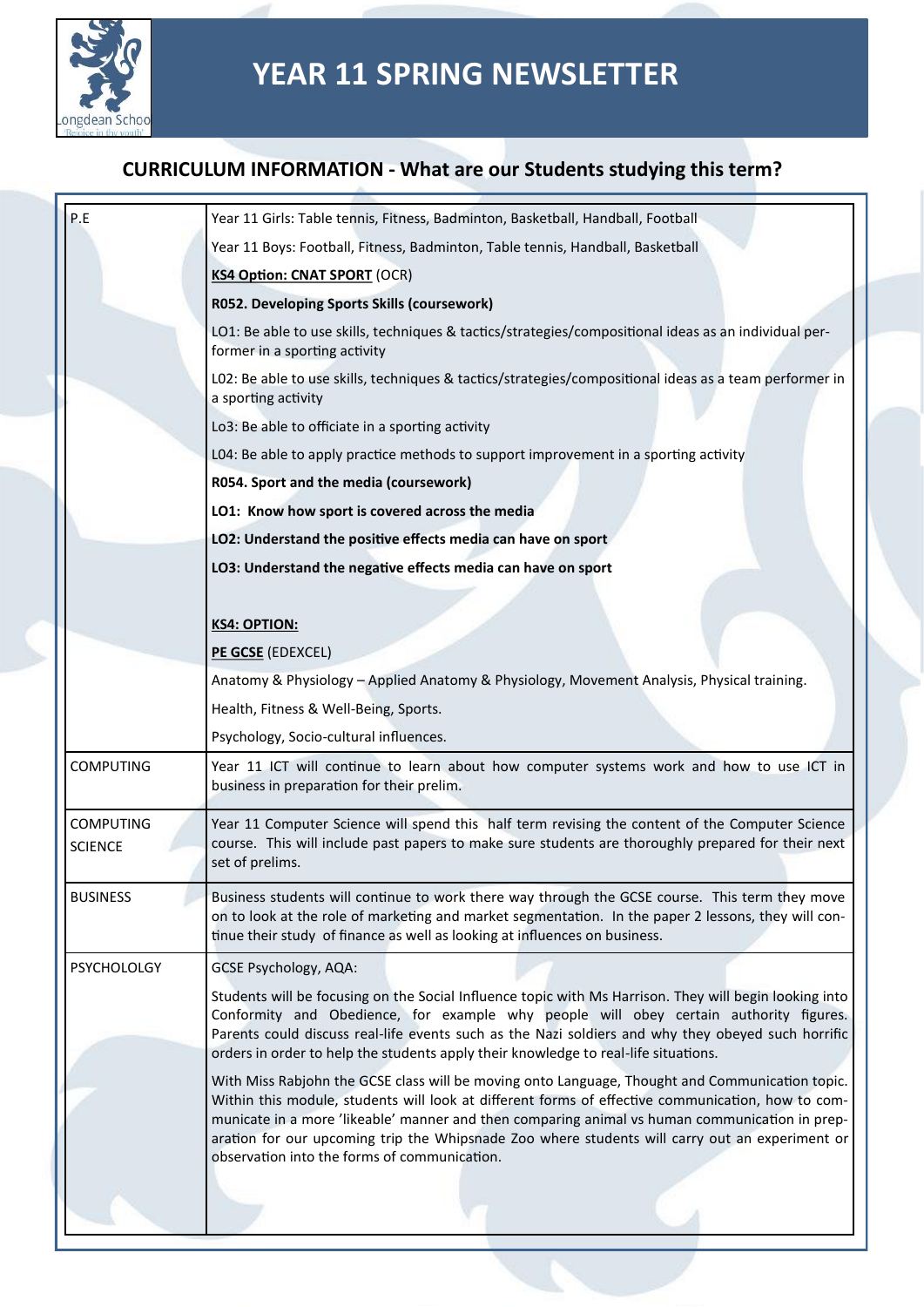

| <b>DESIGN &amp;</b><br><b>TECHNOLOGY</b> | Engineering 1 year option: Cambridge National in Engineering Design helps students understand<br>the processes of engineering design and how market requirements inform client briefs. Through<br>practical activities they develop skills in computer modelling and model making and how to<br>communicate design ideas effectively. This term students will be designing/developing their<br>Lamp concepts and planning for manufacture to produce a prototype.                                                                                                                                                                                         |
|------------------------------------------|-----------------------------------------------------------------------------------------------------------------------------------------------------------------------------------------------------------------------------------------------------------------------------------------------------------------------------------------------------------------------------------------------------------------------------------------------------------------------------------------------------------------------------------------------------------------------------------------------------------------------------------------------------------|
|                                          | GCSE-Design and Technology option: Students will be working of theory and Non Examination<br>Assessment.                                                                                                                                                                                                                                                                                                                                                                                                                                                                                                                                                  |
|                                          | Theory: Students will cover various aspects of core technical principles, specialist technical<br>principles and designing and making principles.                                                                                                                                                                                                                                                                                                                                                                                                                                                                                                         |
|                                          | NEA: Students' will be working on investigation into a contextual challenge, defining the needs<br>and wants of the user and include relevant research to produce a design brief and specification.<br>They will be generating design ideas with flair and creativity and develop these to create a final<br>design solution (including modelling). A manufacturing specification will be produced to conclude<br>their design findings leading into the realisation of a final prototype that is fit for purpose and a<br>final evaluation. Students will investigate, analyse and evaluate throughout the portfolio and<br>evidence all decisions made. |
|                                          |                                                                                                                                                                                                                                                                                                                                                                                                                                                                                                                                                                                                                                                           |
| <b>CHILD</b>                             | The 5 topics of Unit 2 (spring) are:                                                                                                                                                                                                                                                                                                                                                                                                                                                                                                                                                                                                                      |
| <b>DEVELOPMENT</b>                       |                                                                                                                                                                                                                                                                                                                                                                                                                                                                                                                                                                                                                                                           |
| (1 year option)                          | - Understand the expected pattern of child development<br>- Understand the importance of observations and assessments<br>- Understand the factors that might affect development<br>- Understand how to use everyday care, routines and activities<br>- Understand how to support children through transitions                                                                                                                                                                                                                                                                                                                                             |
|                                          | This unit is a coursework unit. The pupils will produce 9 pieces of coursework this term.                                                                                                                                                                                                                                                                                                                                                                                                                                                                                                                                                                 |
|                                          | How a parent can help: talk about how your children (and others) developed when they were<br>younger. Show pictures/ watch videos. Were there any factors that affected their development?<br>Can they remember when the first went to nursery/ pre-school? Can you? What were your<br>experiences like as an under 8?                                                                                                                                                                                                                                                                                                                                    |
|                                          |                                                                                                                                                                                                                                                                                                                                                                                                                                                                                                                                                                                                                                                           |
| HOSPITALTY/CATERING                      | Year 11 (1 year option)                                                                                                                                                                                                                                                                                                                                                                                                                                                                                                                                                                                                                                   |
|                                          | Students will continue their controlled assessment this term which is worth 60% of their overall<br>grade. As part of this they will look at planning menus for different groups of people as well as<br>environmental issues that should be considered. They will further their understanding of how<br>dishes meet customer needs and know how to prepare a plan of production. Exam topics will                                                                                                                                                                                                                                                        |
|                                          | include how Hospitality & Catering provisions operate as well as Health & Safety requirements &<br>responsibilities. Practical lessons will cover a variety of cooking skills & techniques to prepare<br>students for their practical exam at the end of term where they will cook and present a two<br>course meal.                                                                                                                                                                                                                                                                                                                                      |
|                                          |                                                                                                                                                                                                                                                                                                                                                                                                                                                                                                                                                                                                                                                           |
|                                          |                                                                                                                                                                                                                                                                                                                                                                                                                                                                                                                                                                                                                                                           |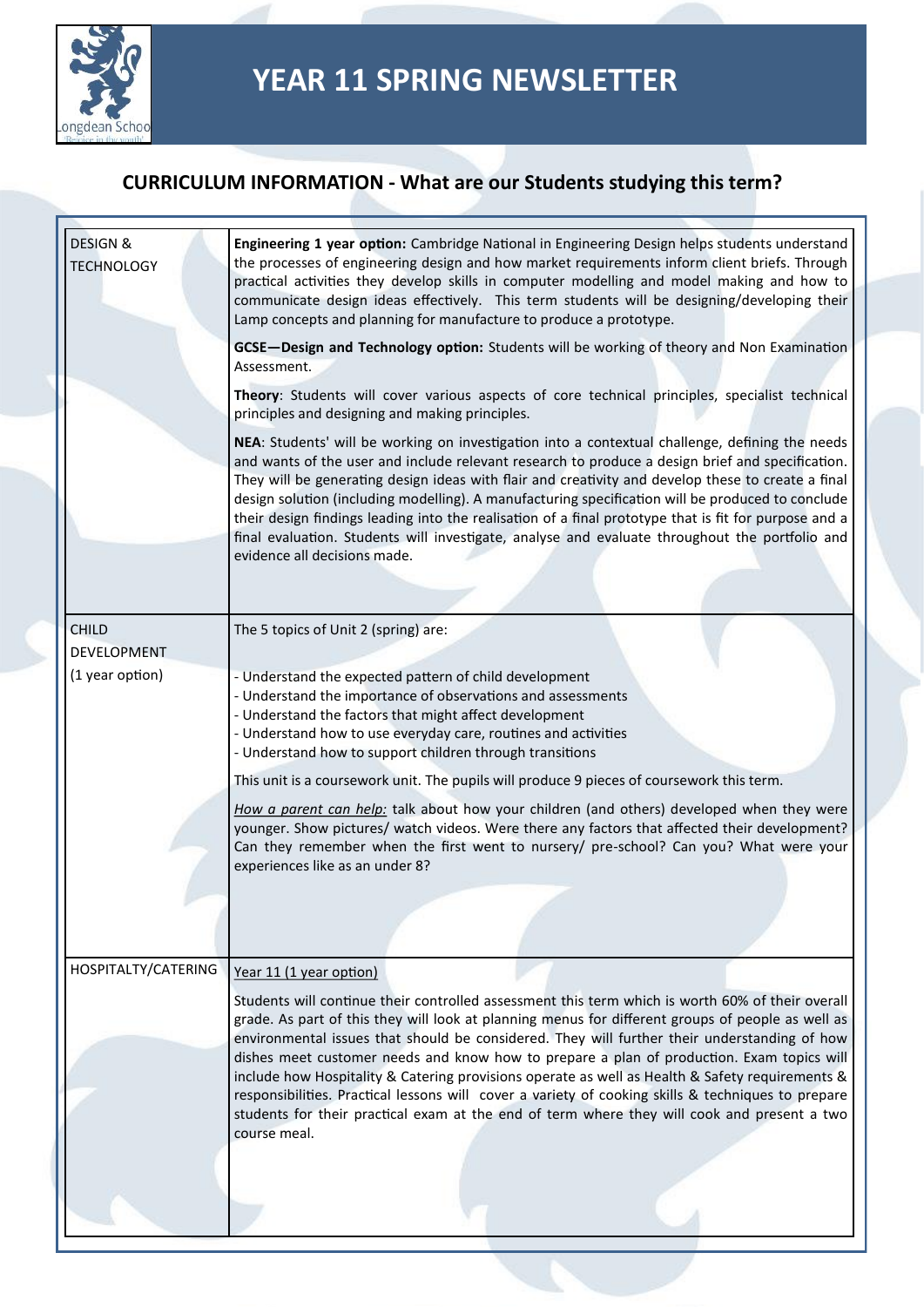

| <b>ETHICS</b>                    | Students will build upon their study of the Holocaust in Year 8 History. Using materials from the<br>Holocaust Education Trust and the UCL Centre for Holocaust Education, students will increase<br>their knowledge of Jewish life in Europe before the Holocaust. They will explore the reasons<br>behind individual actions and consider the challenges and opportunities faced by Holocaust<br>survivors after liberation.                                                                                             |
|----------------------------------|----------------------------------------------------------------------------------------------------------------------------------------------------------------------------------------------------------------------------------------------------------------------------------------------------------------------------------------------------------------------------------------------------------------------------------------------------------------------------------------------------------------------------|
| <b>ART</b>                       | Collections - developing drawing and artist analysis skills.                                                                                                                                                                                                                                                                                                                                                                                                                                                               |
| <b>HEALTH AND SOCIAL</b><br>CARE | Students will have completed the first part of their coursework and will be beginning their sec-<br>ond piece. This is called Component 2: Health and Social Care Services and Values and it looks<br>into specific careers in H&SC and how the care values that are needed to perform them. Within<br>this coursework, students will be creating a role play situation between health care profession-<br>als and a health care user which they will be acting out and recording for part of their course-<br>work grade. |
| <b>GCSE PHOTOGRAPHY</b>          | Movement - exploring motion in photography and animation.                                                                                                                                                                                                                                                                                                                                                                                                                                                                  |
|                                  | Looking at different speed settings on our camera to freeze and slow motion.                                                                                                                                                                                                                                                                                                                                                                                                                                               |
| <b>MFL - SPANISH</b>             | Depending on the set they are in, Year 11 will be studying module 6 and 7 of their text book.<br>(either De Costumbre- Festivals and customs, GCSE Theme: 'Identity and Culture' and/or<br>iA currar! - Work, GCSE: Theme (Current and future study and employment).                                                                                                                                                                                                                                                       |
|                                  | Students will be assessed in the 3 skills (listening, speaking, reading & writing during the March<br>preliminary exams).                                                                                                                                                                                                                                                                                                                                                                                                  |
|                                  | Parents could help their child revise on a regular basis the vocabulary for the module they are<br>learning (double page vocab)- The question they could ask is "have you spent 10 minutes revis-<br>ing the vocabulary?" or "if I say the English, can you translate it in French/ Spanish?". Students<br>could listen to music or watch films in the target language as well as using free language apps to<br>learn or revise key phrases and grammar whilst having fun.                                                |
|                                  | Linguascope- Students have all be given a username and password to access this great language<br>website.                                                                                                                                                                                                                                                                                                                                                                                                                  |
|                                  |                                                                                                                                                                                                                                                                                                                                                                                                                                                                                                                            |
| <b>MFL - FRENCH</b>              | Y11 will be studying module 6 and 7 (either School and Future aspirations and International<br>dimension) These modules are part of GCSE Theme 3 and 4.                                                                                                                                                                                                                                                                                                                                                                    |
|                                  | Students will be assessed in the 4 skills (listening, speaking, reading & writing during the March<br>preliminary exams.)                                                                                                                                                                                                                                                                                                                                                                                                  |
|                                  | Parents could help their child revise on a regular basis the vocabulary for the module they are<br>learning (double page vocab)- The question they could ask is "have you spent 10 minutes revis-<br>ing the vocabulary?" or "if I say the English, can you translate it in French/ Spanish?". Students<br>could listen to music or watch films in the target language as well as using free language apps to<br>learn or revise key phrases and grammar whilst having fun.                                                |
|                                  | Linguascope- Students have all be given a username and password to access this great language<br>website.                                                                                                                                                                                                                                                                                                                                                                                                                  |
|                                  |                                                                                                                                                                                                                                                                                                                                                                                                                                                                                                                            |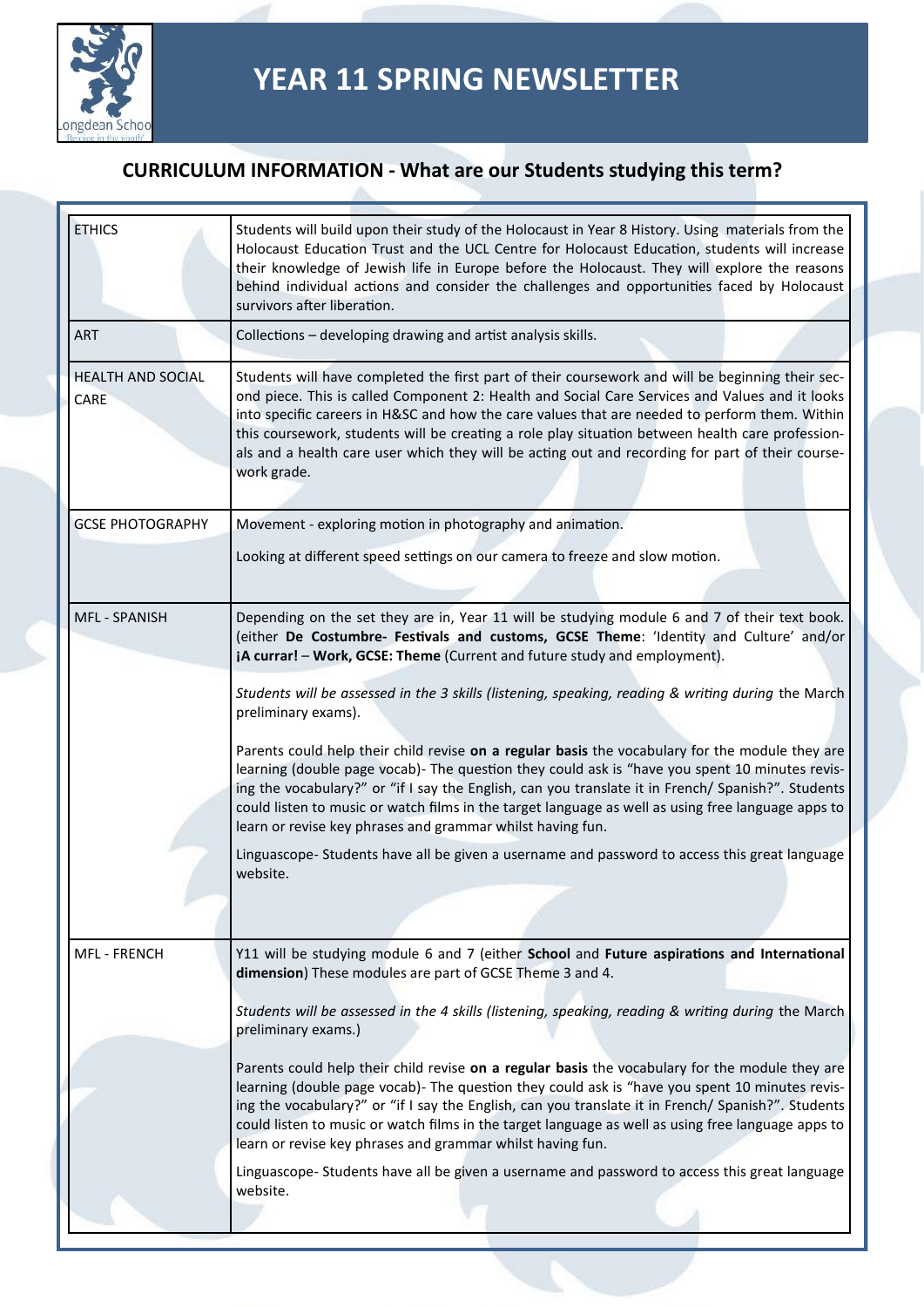

| PERFORMING ARTS          | Options: Music - Unit 2 - Designing and Creating Podcasts as a Music Product; Completing work<br>for unit $1$ – The Music Industry (external exam) in 13th January and beginning work on the se-<br>quencing unit (unit 7) and unit 5 (performing).                                                                                                                                                                               |
|--------------------------|-----------------------------------------------------------------------------------------------------------------------------------------------------------------------------------------------------------------------------------------------------------------------------------------------------------------------------------------------------------------------------------------------------------------------------------|
|                          | Options: Drama - Component 1: exploring different styles of drama through repertoire of live<br>professional performance.                                                                                                                                                                                                                                                                                                         |
|                          | Options: Dance - Component 1: exploring different styles of dance through repertoire of live<br>professional performance.                                                                                                                                                                                                                                                                                                         |
|                          |                                                                                                                                                                                                                                                                                                                                                                                                                                   |
|                          |                                                                                                                                                                                                                                                                                                                                                                                                                                   |
| TRAVEL AND TOURISM       | Travel and Tourism OPTION - Exam Board = Edexcel/Pearson                                                                                                                                                                                                                                                                                                                                                                          |
|                          | The coursework - we will be continuing with unit 3 on Customer Service.                                                                                                                                                                                                                                                                                                                                                           |
|                          | We will focus on Drayton Manor, Papermill and Visit Britain as our 3 organisations and how they<br>use customer service. We will be looking at how the organisations deal with internal and exter-<br>nal customers along with role play and procedures that organisations put in place to deal with<br>complaints.                                                                                                               |
|                          | We will then start unit 4 where we will be focusing on the features in short and long-haul<br>these<br>destinations.<br>will<br>link<br>features<br>to<br>different<br>types<br>Students<br>οf<br>customers and be able to explain how the different features at the different                                                                                                                                                    |
|                          | destinations appeal to them. They will continue to focus on different types of destinations from<br>around the World and plan an itinerary for different visitor types to 2 different<br>destinations, justifying their choices. For the higher marks pupils will have to adapt the holiday<br>to be suited to a different customer type and explain why they would make these changes to<br>suit the new customer types' needs'. |
|                          | The exam - we will be focusing on different tourism industries including; travel agents, tour op-<br>arts<br>and<br>entertainment,<br>visitor<br>attractions,<br>erators,<br>transport,<br>accommodation and tourism development. The students will need to learn about the types of<br>each industry, the roles they have and the products and services they offer.                                                              |
|                          |                                                                                                                                                                                                                                                                                                                                                                                                                                   |
|                          |                                                                                                                                                                                                                                                                                                                                                                                                                                   |
| <b>RELIGIOUS STUDIES</b> | Religious Studies GCSE AQA A.                                                                                                                                                                                                                                                                                                                                                                                                     |
|                          | Students will begin to study Paper 2-Thematic Studies. They will look at the teachings in<br>Christianity and Islam on Relationships and Families, Religion and Life, Religion, Crime and<br>Punishment and Religion, Human Rights and Social Justice.                                                                                                                                                                            |
|                          |                                                                                                                                                                                                                                                                                                                                                                                                                                   |
| <b>PSHE</b>              | Relationships and Sex Education will continue into the Spring term for year 11 in PSHCE. This<br>includes lessons on consent and healthy relationships, reproductive and sexual health,<br>contraception, STIs and pregnancy choices.                                                                                                                                                                                             |
|                          |                                                                                                                                                                                                                                                                                                                                                                                                                                   |
|                          |                                                                                                                                                                                                                                                                                                                                                                                                                                   |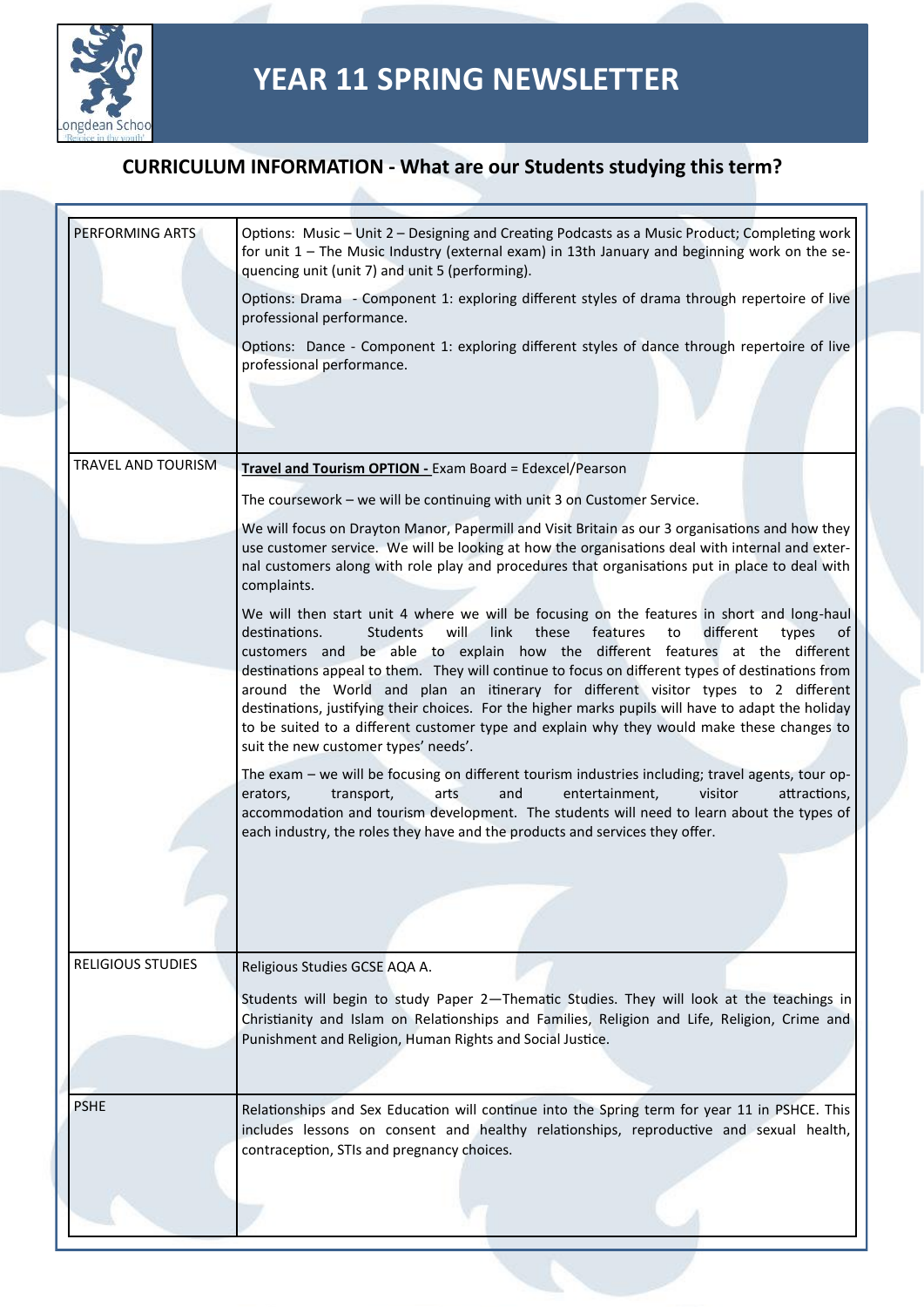

| <b>SOCIOLOGY</b>                         | GCSE Sociology, AQA : Focusing on the Crime and Deviance topic. Looking specifically at reasons for<br>people committing crimes and the differences in crime rates among gender, social class, age and<br>ethnicity. Pupils will also get the opportunity to explore how crime is measured and reported in<br>society, specifically looking at the impact of the media. Pupils will also be looking at the Social<br>Stratification topic, more specifically understanding life chances of individuals in different social<br>classes and ethnicities. Further, pupils will explore the idea of poverty and power and authority in<br>depth.                |
|------------------------------------------|-------------------------------------------------------------------------------------------------------------------------------------------------------------------------------------------------------------------------------------------------------------------------------------------------------------------------------------------------------------------------------------------------------------------------------------------------------------------------------------------------------------------------------------------------------------------------------------------------------------------------------------------------------------|
| <b>HISTORY</b>                           | Industrial; Modern; Causes and treatments of illness;                                                                                                                                                                                                                                                                                                                                                                                                                                                                                                                                                                                                       |
| <b>DESIGN &amp;</b><br><b>TECHNOLOGY</b> | Engineering 1 year option: Cambridge National in Engineering Design helps students understand<br>the processes of engineering design and how market requirements inform client briefs. Through<br>practical activities they develop skills in computer modelling and model making and how to<br>communicate design ideas effectively. This term students will be designing/developing their Lamp<br>concepts and planning for manufacture to produce a prototype.                                                                                                                                                                                           |
|                                          | GCSE-Design and Technology option: Students will be working of theory and Non Examination<br>Assessment.                                                                                                                                                                                                                                                                                                                                                                                                                                                                                                                                                    |
|                                          | Theory: Students will cover various aspects of core technical principles, specialist technical<br>principles and designing and making principles.                                                                                                                                                                                                                                                                                                                                                                                                                                                                                                           |
|                                          | NEA: Students' will be working on investigation into a contextual challenge, defining the needs and<br>wants of the user and include relevant research to produce a design brief and specification. They<br>will be generating design ideas with flair and creativity and develop these to create a final design<br>solution (including modelling). A manufacturing specification will be produced to conclude their<br>design findings leading into the realisation of a final prototype that is fit for purpose and a final eval-<br>uation. Students will investigate, analyse and evaluate throughout the portfolio and evidence all<br>decisions made. |
| <b>CITIZENSHIP</b>                       | <b>AQA GCSE Citizenship</b>                                                                                                                                                                                                                                                                                                                                                                                                                                                                                                                                                                                                                                 |
|                                          | Students will continue to work on their Citizenship Action, a compulsory project that they must un-<br>dertake for the course, which is assessed as part of the final examinations.                                                                                                                                                                                                                                                                                                                                                                                                                                                                         |
|                                          | Having worked with their groups to investigate a citizenship issue of their choice and plan their Ac-<br>tion in the Autumn term, they will carry out this Action in the Spring term. This will aim to<br>deliver a benefit or change for a particular community or wider society and will involve trying to<br>influence someone/a group in a position of power, in order to achieve this.                                                                                                                                                                                                                                                                 |
|                                          | Students will also be starting to revise key topic areas in preparation for their final exams.                                                                                                                                                                                                                                                                                                                                                                                                                                                                                                                                                              |
|                                          |                                                                                                                                                                                                                                                                                                                                                                                                                                                                                                                                                                                                                                                             |
|                                          |                                                                                                                                                                                                                                                                                                                                                                                                                                                                                                                                                                                                                                                             |